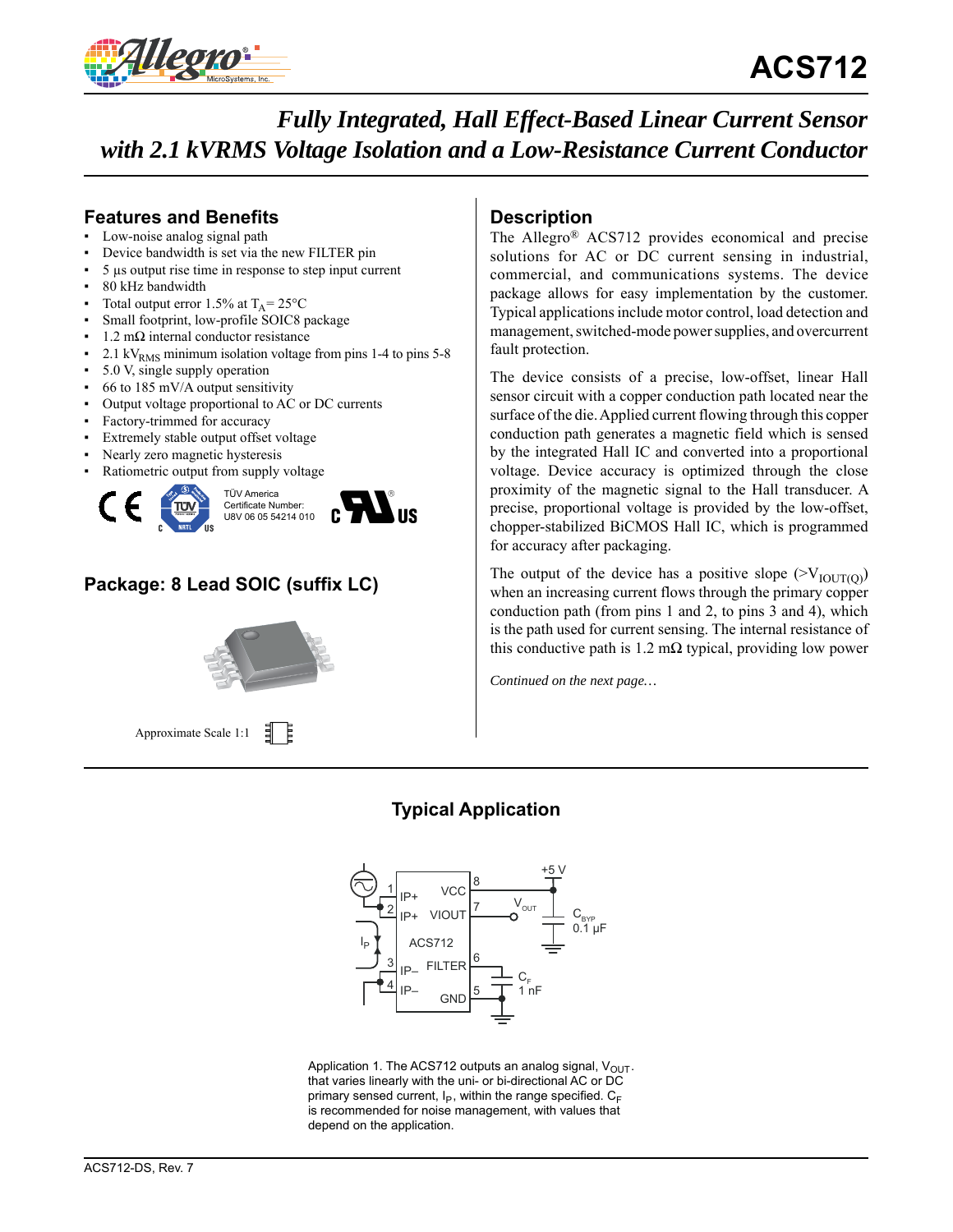## **Description (continued)**

loss. The thickness of the copper conductor allows survival of the device at up to  $5 \times$  overcurrent conditions. The terminals of the conductive path are electrically isolated from the sensor leads (pins 5 through 8). This allows the ACS712 current sensor to be used in applications requiring electrical isolation without the use of opto-isolators or other costly isolation techniques.

The ACS712 is provided in a small, surface mount SOIC8 package. The leadframe is plated with 100% matte tin, which is compatible with standard lead (Pb) free printed circuit board assembly processes. Internally, the device is Pb-free, except for flip-chip high-temperature Pb-based solder balls, currently exempt from RoHS. The device is fully calibrated prior to shipment from the factory.

## **Selection Guide**

| <b>Part Number</b> | Packing*                        | Тд<br>$(^{\circ}C)$ | Optimized Range, I <sub>p</sub><br>(A) | <b>Sensitivity, Sens</b><br>$(Typ)$ (mV/A) |
|--------------------|---------------------------------|---------------------|----------------------------------------|--------------------------------------------|
| ACS712ELCTR-05B-T  | Tape and reel, 3000 pieces/reel | $-40$ to 85         | ±5                                     | 185                                        |
| ACS712ELCTR-20A-T  | Tape and reel, 3000 pieces/reel | $-40$ to 85         | ±20                                    | 100                                        |
| ACS712ELCTR-30A-T  | Tape and reel, 3000 pieces/reel | $-40$ to 85         | ±30                                    | 66                                         |

\*Contact Allegro for additional packing options.

### **Absolute Maximum Ratings**

| <b>Characteristic</b>                 | Symbol                           | <b>Notes</b>                                                   | Rating       | <b>Units</b>   |
|---------------------------------------|----------------------------------|----------------------------------------------------------------|--------------|----------------|
| Supply Voltage                        | $V_{\rm CC}$                     |                                                                | 8            | v              |
| Reverse Supply Voltage                | $V_{RCC}$                        |                                                                | $-0.1$       | v              |
| Output Voltage                        | $V_{IOUT}$                       |                                                                | 8            | $\vee$         |
| Reverse Output Voltage                | V <sub>RIOUT</sub>               |                                                                | $-0.1$       | V              |
|                                       |                                  | Pins 1-4 and 5-8; 60 Hz, 1 minute, $T_A = 25^{\circ}$ C        | 2100         | $\vee$         |
| Reinforced Isolation Voltage          | V <sub>ISO</sub>                 | Voltage applied to leadframe (Ip+ pins), based<br>on IEC 60950 | 184          | $V_{\rm peak}$ |
|                                       |                                  | Pins 1-4 and 5-8; 60 Hz, 1 minute, $T_{\Delta}$ =25°C          | 1500         | V              |
| <b>Basic Isolation Voltage</b>        | $V_{\mathsf{ISO}(\mathsf{bsc})}$ | Voltage applied to leadframe (Ip+ pins), based<br>on IEC 60950 | 354          | $V_{\rm peak}$ |
| <b>Output Current Source</b>          | IOUT(Source)                     |                                                                | 3            | mA             |
| <b>Output Current Sink</b>            | IOUT(Sink)                       |                                                                | 10           | mA             |
| Overcurrent Transient Tolerance       | Ιp                               | 1 pulse, 100 ms                                                | 100          | A              |
| Nominal Operating Ambient Temperature | T <sub>A</sub>                   | Range E                                                        | $-40$ to 85  | °C             |
| Maximum Junction Temperature          | $T_{\rm d}$ (max)                |                                                                | 165          | °C             |
| Storage Temperature                   | $\mathsf{T}_{\mathsf{stg}}$      |                                                                | $-65$ to 170 | °C             |

| <b>Parameter</b>        | <b>Specification</b>                            |
|-------------------------|-------------------------------------------------|
| Fire and Electric Shock | CAN/CSA-C22.2 No. 60950-1-03<br>UL 60950-1:2003 |
|                         | EN 60950-1:2001                                 |

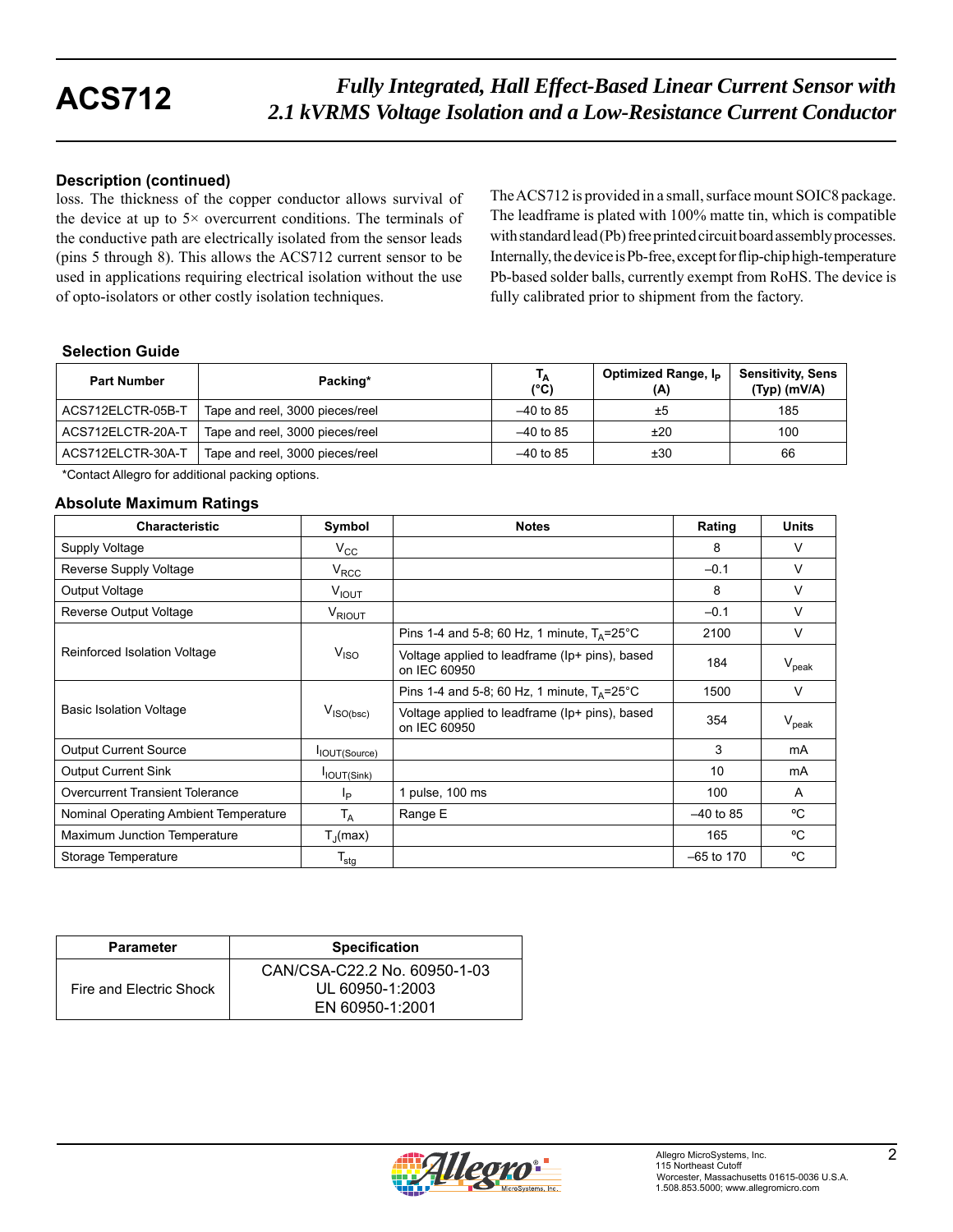**Functional Block Diagram**



**Pin-out Diagram**



### **Terminal List Table**

| <b>Number</b> | Name          | <b>Description</b>                                   |
|---------------|---------------|------------------------------------------------------|
| 1 and $2$     | $IP+$         | Terminals for current being sensed; fused internally |
| $3$ and $4$   | $IP-$         | Terminals for current being sensed; fused internally |
| 5             | <b>GND</b>    | Signal ground terminal                               |
| 6             | <b>FILTER</b> | Terminal for external capacitor that sets bandwidth  |
|               | VIOUT         | Analog output signal                                 |
| 8             | VCC.          | Device power supply terminal                         |

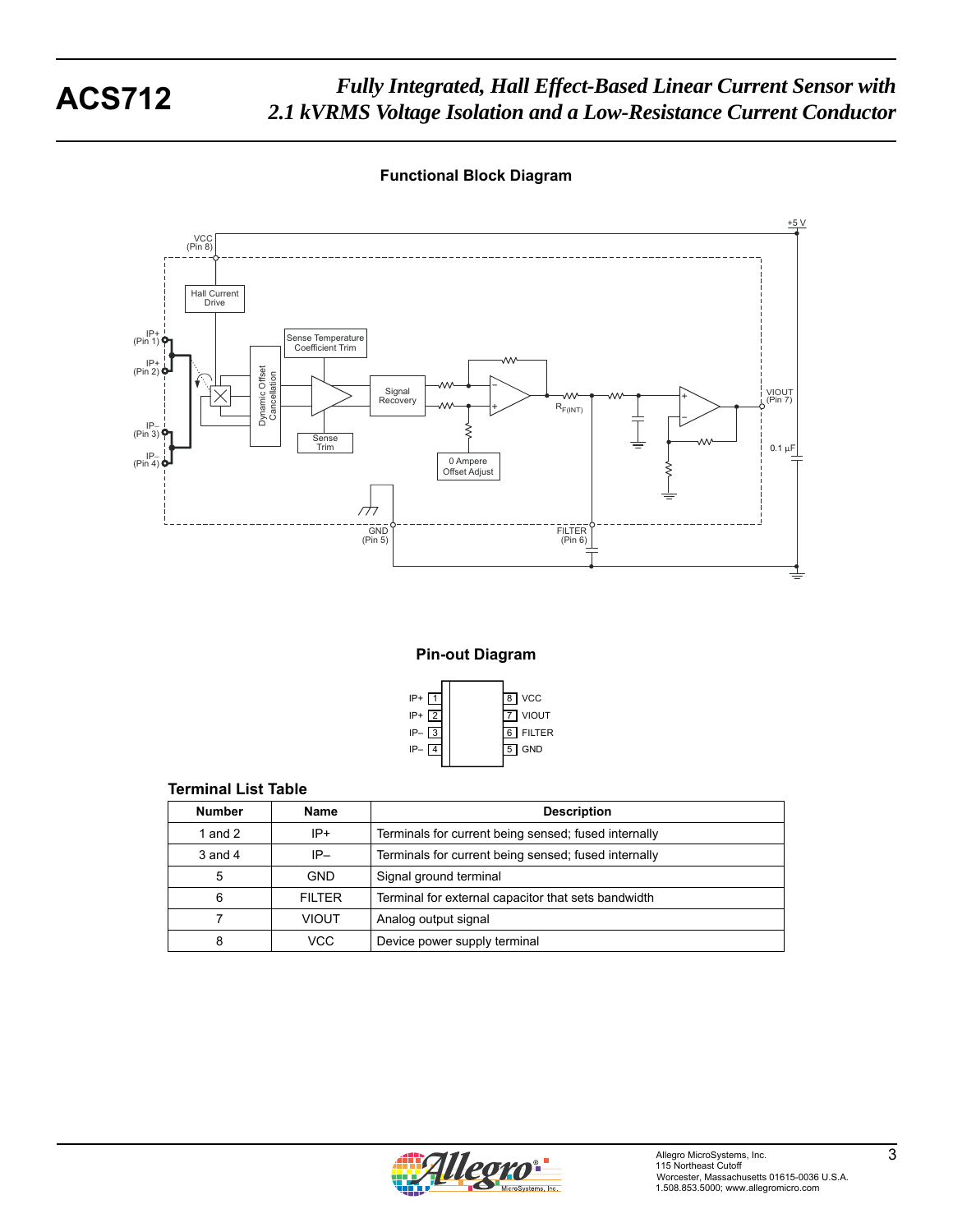## **COMMON OPERATING CHARACTERISTICS<sup>1</sup>** over full range of  $T_A$ ,  $C_F$  = 1 nF, and  $V_{CC}$  = 5 V, unless otherwise specified

| <b>Characteristic</b>                   | Symbol               | <b>Test Conditions</b>                                                                       | Min.                     | Typ.               | Max. | <b>Units</b>  |  |  |
|-----------------------------------------|----------------------|----------------------------------------------------------------------------------------------|--------------------------|--------------------|------|---------------|--|--|
| <b>ELECTRICAL CHARACTERISTICS</b>       |                      |                                                                                              |                          |                    |      |               |  |  |
| Supply Voltage                          | $V_{\rm CC}$         |                                                                                              | 4.5                      | 5.0                | 5.5  | V             |  |  |
| <b>Supply Current</b>                   | $I_{\rm CC}$         | $V_{CC}$ = 5.0 V, output open                                                                | $\overline{\phantom{m}}$ | 10                 | 13   | mA            |  |  |
| Output Capacitance Load                 | $C_{\mathsf{LOAD}}$  | VIOUT to GND                                                                                 | -                        |                    | 10   | nF            |  |  |
| <b>Output Resistive Load</b>            | $R_{LOAD}$           | VIOUT to GND                                                                                 | 4.7                      |                    |      | $k\Omega$     |  |  |
| Primary Conductor Resistance            | R <sub>PRIMARY</sub> | $T_A = 25^{\circ}C$                                                                          | -                        | 1.2                |      | $m\Omega$     |  |  |
| <b>Rise Time</b>                        | t,                   | $I_P = I_P(max)$ , T <sub>A</sub> = 25°C, C <sub>OUT</sub> = open                            |                          | 5                  |      | μs            |  |  |
| Frequency Bandwidth                     |                      | $-3$ dB, T <sub>A</sub> = 25°C; I <sub>P</sub> is 10 A peak-to-peak                          | -                        | 80                 | —    | kHz           |  |  |
| Nonlinearity                            | $E_{LIN}$            | Over full range of $I_P$                                                                     | —                        | 1.5                |      | $\frac{0}{0}$ |  |  |
| Symmetry                                | $E_{\text{SYM}}$     | Over full range of I <sub>P</sub>                                                            | 98                       | 100                | 102  | $\%$          |  |  |
| Zero Current Output Voltage             | $V_{IOUT(Q)}$        | Bidirectional; $I_P = 0 A$ , $T_A = 25^{\circ}C$                                             |                          | $V_{\rm CC}$ × 0.5 |      | V             |  |  |
| l Power-On Time                         | $t_{PO}$             | Output reaches 90% of steady-state level, $T_1 = 25^{\circ}C$ , 20 A present<br>on leadframe | —                        | 35                 |      | μs            |  |  |
| Magnetic Coupling <sup>2</sup>          |                      |                                                                                              | —                        | 12                 |      | G/A           |  |  |
| Internal Filter Resistance <sup>3</sup> | $R_{F(INT)}$         |                                                                                              |                          | 1.7                |      | kΩ            |  |  |

1Device may be operated at higher primary current levels,  $I_P$ , and ambient,  $T_A$ , and internal leadframe temperatures,  $T_A$ , provided that the Maximum Junction Temperature,  $T_J$ (max), is not exceeded.

 $21G = 0.1$  mT.

 ${}^{3}R_{F(INT)}$  forms an RC circuit via the FILTER pin.

### **COMMON THERMAL CHARACTERISTICS1**

|                                                  |                   |                                                                                                | Min.  | Typ. | Max.  | Units       |
|--------------------------------------------------|-------------------|------------------------------------------------------------------------------------------------|-------|------|-------|-------------|
| Operating Internal Leadframe Temperature         | Тд                | E range                                                                                        | $-40$ |      | 85    | $^{\circ}C$ |
|                                                  |                   |                                                                                                |       |      | Value | Units       |
| Junction-to-Lead Thermal Resistance <sup>2</sup> | $R_{0,\text{IL}}$ | Mounted on the Allegro ASEK 712 evaluation board                                               |       |      |       | °C/W        |
| Junction-to-Ambient Thermal Resistance           | $R_{\theta$ JA    | Mounted on the Allegro 85-0322 evaluation board, includes the power con-<br>sumed by the board |       | 23   | °C/W  |             |

1Additional thermal information is available on the Allegro website.

<sup>2</sup>The Allegro evaluation board has 1500 mm<sup>2</sup> of 2 oz. copper on each side, connected to pins 1 and 2, and to pins 3 and 4, with thermal vias connecting the layers. Performance values include the power consumed by the PCB. Further details on the board are available from the Frequently Asked Questions document on our website. Further information about board design and thermal performance also can be found in the Applications Information section of this datasheet.

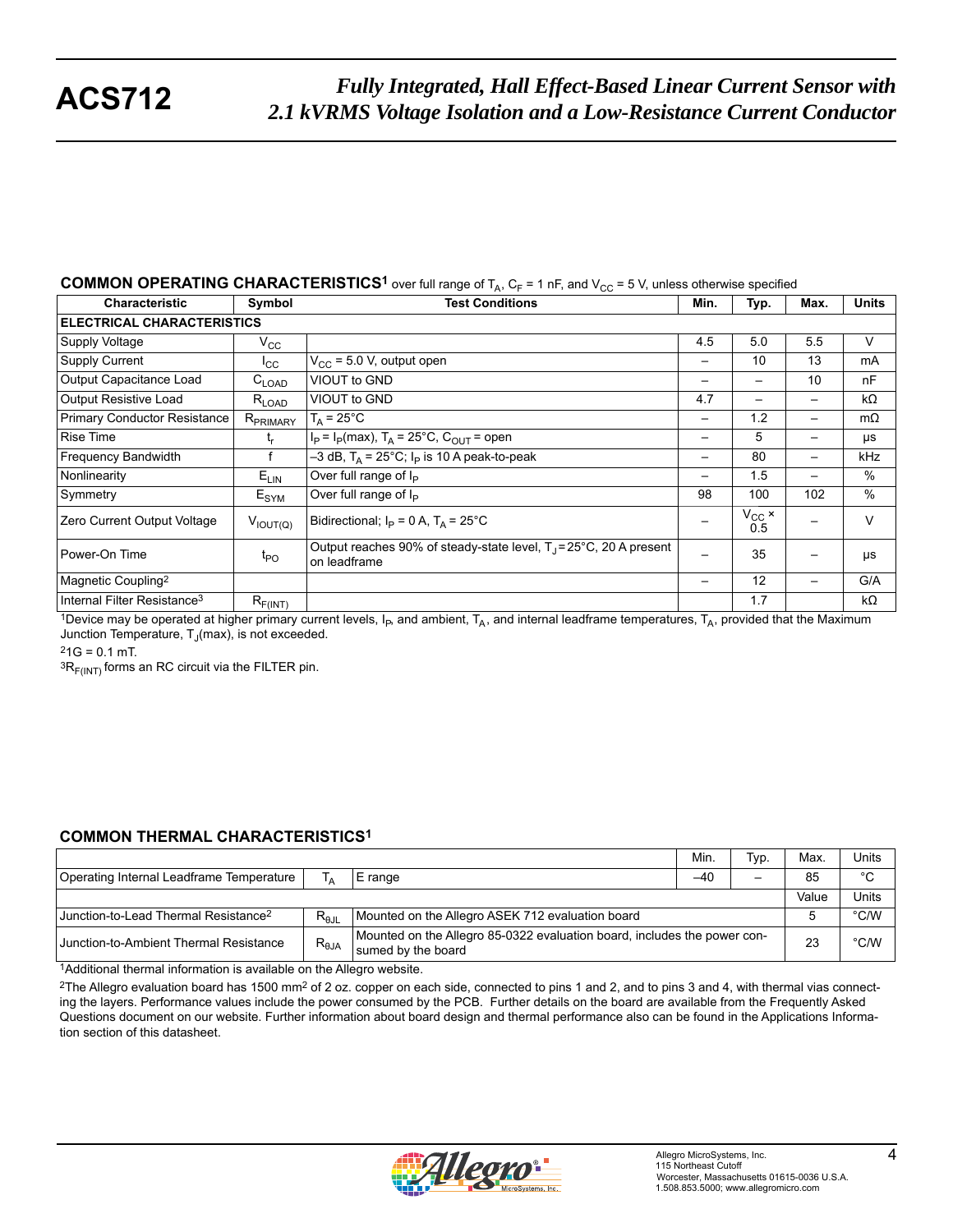### **x05B PERFORMANCE CHARACTERISTICS**  $T_A = -40^\circ$ C to 85°C<sup>1</sup>,  $C_F = 1$  nF, and  $V_{CC} = 5$  V, unless otherwise specified

| <b>Characteristic</b>           | Symbol                     | <b>Test Conditions</b>                                                                                           | Min. | Typ.     | Max. | <b>Units</b>          |
|---------------------------------|----------------------------|------------------------------------------------------------------------------------------------------------------|------|----------|------|-----------------------|
| Optimized Accuracy Range        | Ip                         |                                                                                                                  | $-5$ |          | 5    | A                     |
| l Sensitivitv                   | Sens                       | Over full range of $I_P$ T <sub>A</sub> = 25°C                                                                   | 180  | 185      | 190  | mV/A                  |
| Noise                           | $V_{\text{NOISE(PP)}}$     | Peak-to-peak, $T_A$ = 25°C, 185 mV/A programmed Sensitivity,<br>$C_F$ = 47 nF, $C_{OUT}$ = open, 2 kHz bandwidth |      | 21       |      | mV                    |
| Zero Current Output Slope       | $\Delta I_{\text{OUT}(Q)}$ | $T_A = -40^{\circ}$ C to 25°C                                                                                    |      | $-0.26$  |      | $mV$ °C               |
|                                 |                            | $T_A$ = 25°C to 150°C                                                                                            | —    | $-0.08$  |      | $mV$ °C               |
| Sensitivity Slope               | $\triangle$ Sens           | $T_{\Delta}$ = $-40^{\circ}$ C to 25 $^{\circ}$ C                                                                |      | 0.054    |      | $mV/A$ <sup>°</sup> C |
|                                 |                            | $T_A$ = 25°C to 150°C                                                                                            |      | $-0.008$ |      | $mV/A$ <sup>o</sup> C |
| Total Output Error <sup>2</sup> | $E_{TOT}$                  | $ I_{\rm p}$ =±5 A, T <sub>a</sub> = 25°C                                                                        |      | ±1.5     |      | %                     |

<sup>1</sup>Device may be operated at higher primary current levels, I<sub>P</sub>, and ambient temperatures, T<sub>A</sub>, provided that the Maximum Junction Temperature, T<sub>J(max)</sub>, is not exceeded.

<sup>2</sup>Percentage of  $I_P$ , with  $I_P = 5$  A. Output filtered.

### **x20A PERFORMANCE CHARACTERISTICS**  $T_A = -40^\circ$ C to 85 $^\circ$ C<sup>1</sup>, C<sub>F</sub> = 1 nF, and V<sub>CC</sub> = 5 V, unless otherwise specified

| <b>Characteristic</b>           | Symbol                     | <b>Test Conditions</b>                                                                                                                                    | Min.  | Typ.     | Max. | <b>Units</b>          |
|---------------------------------|----------------------------|-----------------------------------------------------------------------------------------------------------------------------------------------------------|-------|----------|------|-----------------------|
| Optimized Accuracy Range        | Ιp                         |                                                                                                                                                           | $-20$ | —        | 20   | A                     |
| l Sensitivitv                   | Sens                       | Over full range of $I_P$ T <sub>A</sub> = 25°C                                                                                                            | 96    | 100      | 104  | mV/A                  |
| Noise                           |                            | Peak-to-peak, T <sub>A</sub> = 25°C, 100 mV/A programmed Sensitivity,<br>$V_{\text{NOISE(PP)}}  _{C_F}$ = 47 nF, $C_{\text{OUT}}$ = open, 2 kHz bandwidth |       | 11       |      | mV                    |
| Zero Current Output Slope       | $\Delta I_{\text{OUT}(Q)}$ | $T_A = -40^\circ \text{C}$ to 25°C                                                                                                                        |       | $-0.34$  |      | $mV$ °C               |
|                                 |                            | $T_A$ = 25°C to 150°C                                                                                                                                     | -     | $-0.07$  |      | $mV$ °C               |
| Sensitivity Slope               | $\triangle$ Sens           | $T_A = -40$ °C to 25°C                                                                                                                                    | -     | 0.017    |      | $mV/A$ <sup>o</sup> C |
|                                 |                            | $T_A$ = 25°C to 150°C                                                                                                                                     |       | $-0.004$ |      | $mV/A$ <sup>o</sup> C |
| Total Output Error <sup>2</sup> | $E_{TOT}$                  | $I_P = \pm 20 A$ , T <sub>A</sub> = 25°C                                                                                                                  |       | ±1.5     |      | $\%$                  |

1Device may be operated at higher primary current levels,  $I_{P}$ , and ambient temperatures,  $T_A$ , provided that the Maximum Junction Temperature,  $T_J$ (max), is not exceeded.

<sup>2</sup>Percentage of  $I_P$ , with  $I_P$  = 20 A. Output filtered.

### **x30A PERFORMANCE CHARACTERISTICS**  $T_A = -40^\circ$ C to 85°C<sup>1</sup>, C<sub>F</sub> = 1 nF, and V<sub>CC</sub> = 5 V, unless otherwise specified

| <b>Characteristic</b>           | Symbol                     | <b>Test Conditions</b>                                                                                          | Min.                     | Typ.     | Max.                     | <b>Units</b>          |
|---------------------------------|----------------------------|-----------------------------------------------------------------------------------------------------------------|--------------------------|----------|--------------------------|-----------------------|
| Optimized Accuracy Range        | Ιp                         |                                                                                                                 | $-30$                    |          | 30                       | A                     |
| Sensitivity                     | Sens                       | Over full range of $I_P$ , $T_A = 25^{\circ}C$                                                                  | 64                       | 66       | 68                       | mV/A                  |
| Noise                           | $V_{\mathsf{NOISE(PP)}}$   | Peak-to-peak, $T_A$ = 25°C, 66 mV/A programmed Sensitivity,<br>$C_F$ = 47 nF, $C_{OUT}$ = open, 2 kHz bandwidth |                          |          |                          | mV                    |
| Zero Current Output Slope       | $\Delta I_{\text{OUT}(Q)}$ | $T_A = -40^{\circ}$ C to 25°C                                                                                   | $\overline{\phantom{0}}$ | $-0.35$  |                          | $mV$ <sup>o</sup> $C$ |
|                                 |                            | $T_{\text{A}}$ = 25°C to 150°C                                                                                  |                          | $-0.08$  |                          | mV/°C                 |
| Sensitivity Slope               | $\triangle$ Sens           | $T_A = -40^{\circ}$ C to 25°C                                                                                   | $\overline{\phantom{0}}$ | 0.007    | $\overline{\phantom{0}}$ | $mV/A$ <sup>o</sup> C |
|                                 |                            | $T_A$ = 25°C to 150°C                                                                                           |                          | $-0.002$ |                          | $mV/A$ <sup>o</sup> C |
| Total Output Error <sup>2</sup> | $E_{TOT}$                  | $I_P = \pm 30 A$ , T <sub>A</sub> = 25°C                                                                        |                          | ±1.5     |                          | $\%$                  |

1Device may be operated at higher primary current levels,  $I_P$ , and ambient temperatures,  $T_A$ , provided that the Maximum Junction Temperature,  $T_J$ (max), is not exceeded.

<sup>2</sup>Percentage of  $I_P$ , with  $I_P$  = 30 A. Output filtered.

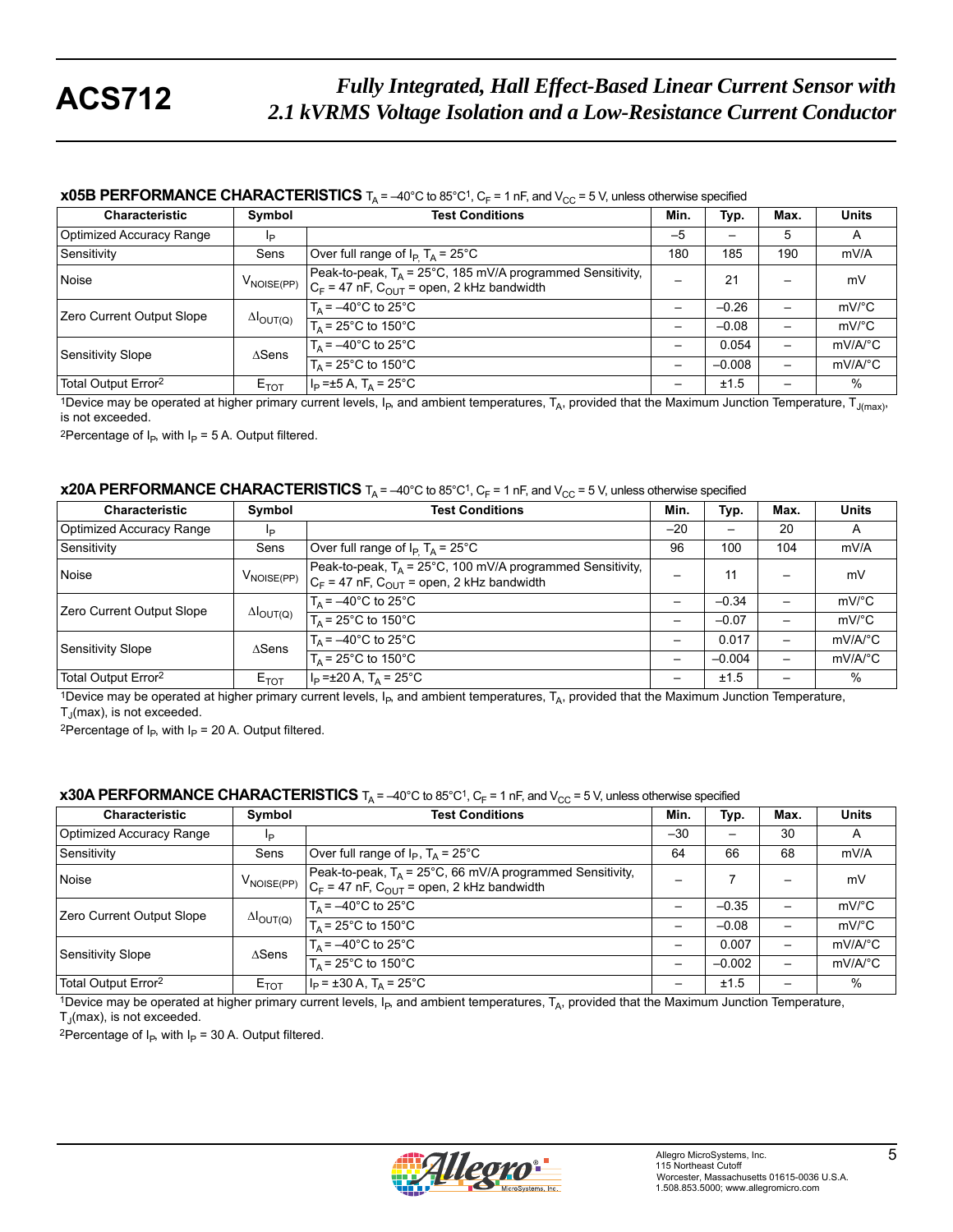# Characteristic Performance











Allegro MicroSystems, Inc. 6 115 Northeast Cutoff **6** Worcester, Massachusetts 01615-0036 U.S.A. 1.508.853.5000; www.allegromicro.com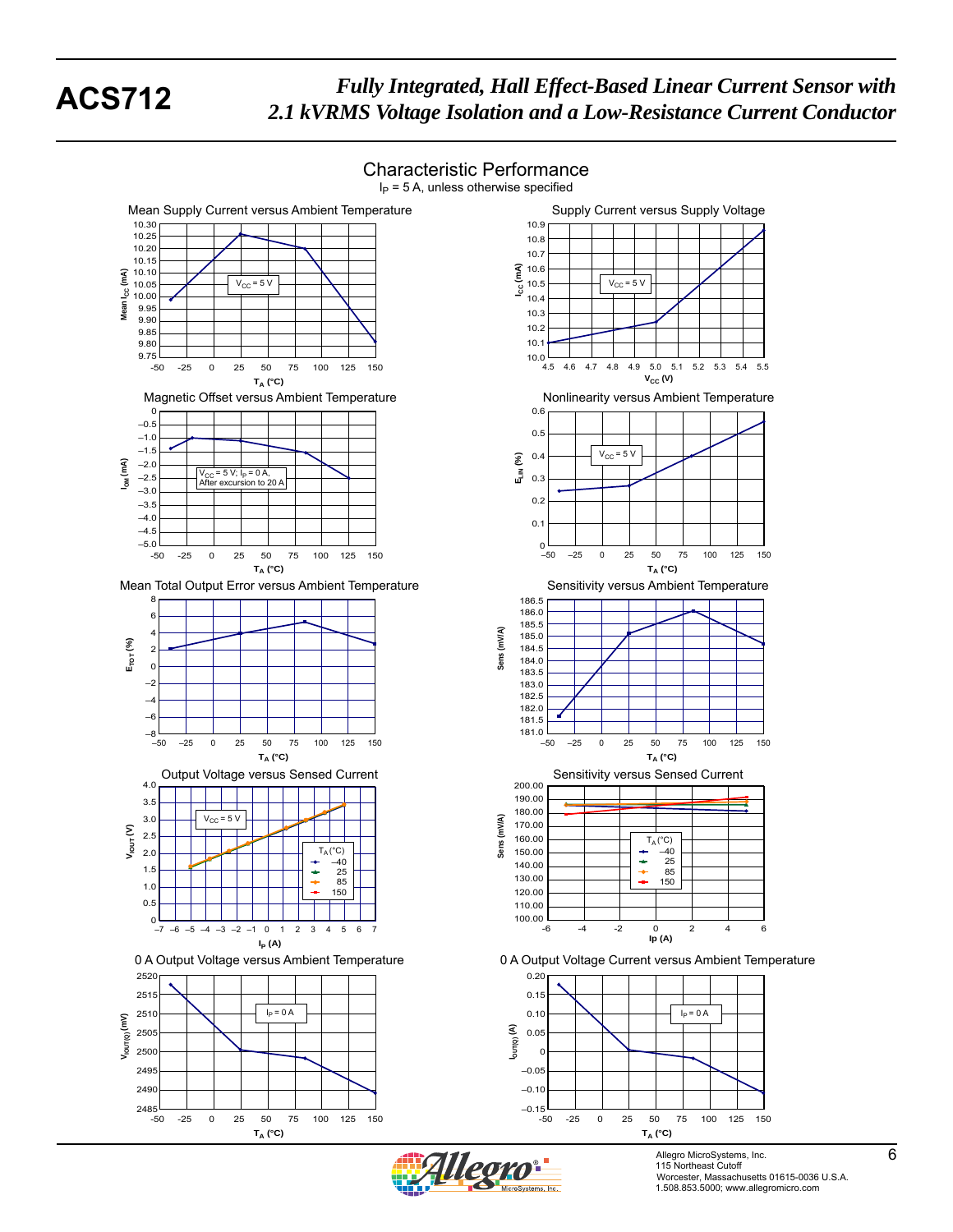

Allegro MicroSystems, Inc. 7<br>115 Northeast Cutoff Worcester, Massachusetts 01615-0036 U.S.A. 1.508.853.5000; www.allegromicro.com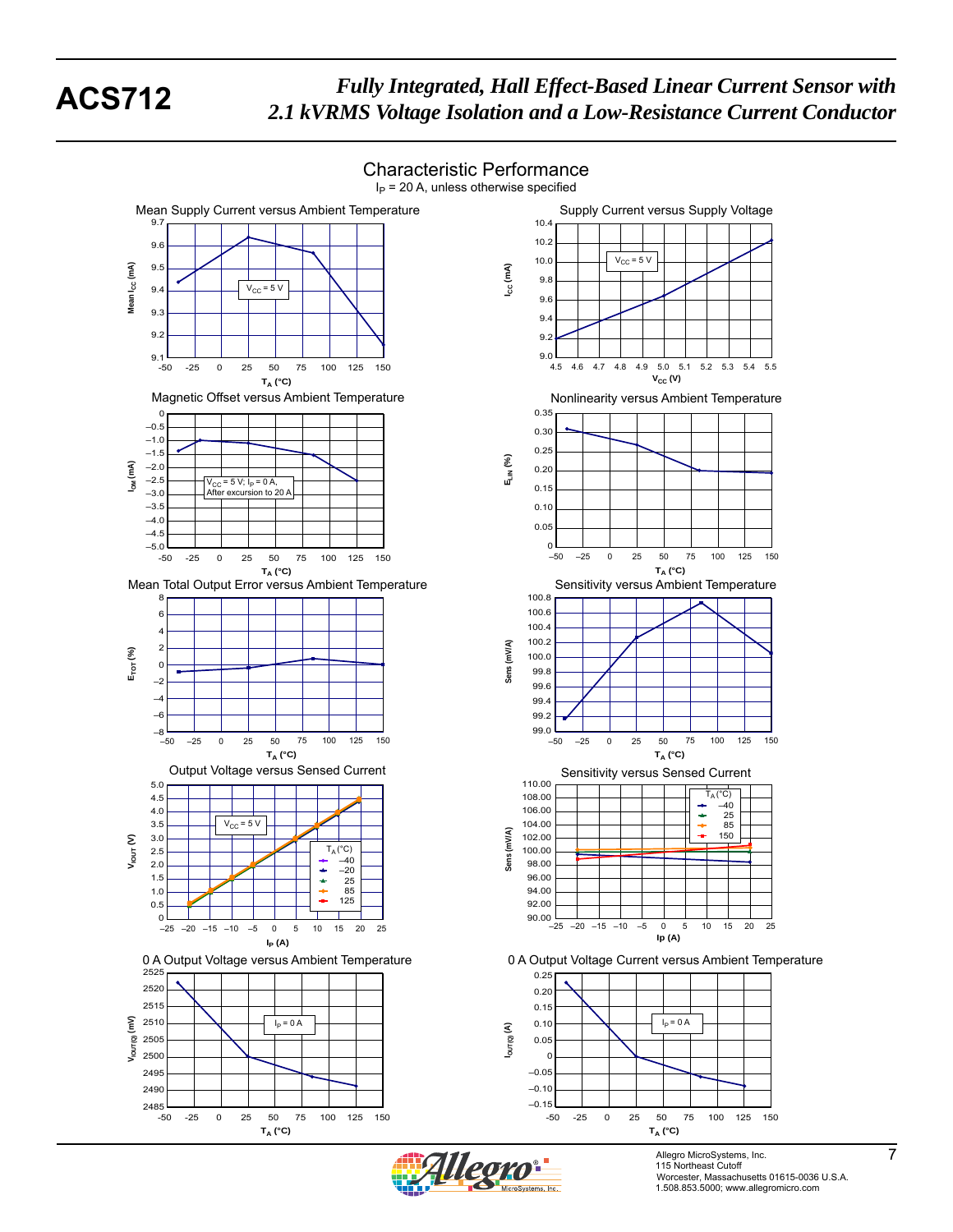Mean I<sub>CC</sub> (mA)

 $\widehat{\mathsf{f}}$ Mean I<sub>cc</sub>

**IOM (mA)**

**ETOT (%)**

**VIOUT (V)**

**VIOUT(Q) (mV)**

ــا 2485<br>50-

**TA (°C)**

-50 -25 0 25 50 75 100 125 150

# *Fully Integrated, Hall Effect-Based Linear Current Sensor with* **ACS712** *2.1 kVRMS Voltage Isolation and a Low-Resistance Current Conductor*

 $I<sub>P</sub>$  = 30 A, unless otherwise specified Mean Supply Current versus Ambient Temperature 10.2 9.6  $9.5$ 10.0 9.4 **ICC (mA)**  $9.8$ 9.3  $V_{CC}$  = 5 V 9.6 9.2 9.4 9.1 9.2 9.0 8.9  $9.0$   $-4.5$ -50 -25 0 25 50 75 100 125 150 **TA (°C)** Magnetic Offset versus Ambient Temperature 0.45 0 –0.5 0.40  $-1.0$ 0.35  $\hat{\mathcal{S}}^{0.30}$  $-1.5$ **S**<sub>0.30</sub><br>EL 0.25<br>■ 0.20  $-2.0$ 0.25 –2.5 V<sub>CC</sub> = 5 V; I<sub>P</sub> = 0 A,<br>After excursion to 20 A –3.0 0.15 –3.5 0.10  $-4.0$ 0.05  $-4.5$ –5.0 0 -50 -25 0 25 50 75 100 125 150 **TA (°C)** Mean Total Output Error versus Ambient Temperature 66.6 8 66.5 6 66.4 Sens (mV/A) **Sens (mV/A)** 4 66.3 2 66.2 0 66.1 –2 66.0 –4 65.9  $-6$ 65.8  $65.7 \perp$  $-50$ –50 –25 0 25 50 75 100 125 150 **TA (°C)** Output Voltage versus Sensed Current 5.0 70.00 4.5 69.00 68.00 4.0  $(mVA)$ **Sens (mV/A)** 3.5  $V_{CC}$  = 5 V 67.00 3.0 66.00 Sens 2.5  $T_A(^{\circ}C)$ <br>-  $-40$ 65.00 TA –40 (°C) 64.00 2.0  $\stackrel{+}{\scriptscriptstyle +}$ 25 –20 63.00 1.5 1.0 ÷ 85 62.00 125 61.00  $0.5$  $_{-30}^{\circ}$  $60.00 - 30$ –30 –20 –10 0 10 20 30 **IP (A)** 0 A Output Voltage versus Ambient Temperature 0 A Output Voltage Current versus Ambient Temperature 2535 0.35 2530 0.30 0.25 252 2520 0.20 2515  $I_P = 0 A$   $I_P = 0 A$   $I_P = 0 A$ **IOUT(Q) (A)** 0.15 2510 0.10 250 0.05 250  $\epsilon$ 2495 –0.05 249

# Characteristic Performance





Allegro MicroSystems, Inc. 6 115 Northeast Cutoff **8** Worcester, Massachusetts 01615-0036 U.S.A. 1.508.853.5000; www.allegromicro.com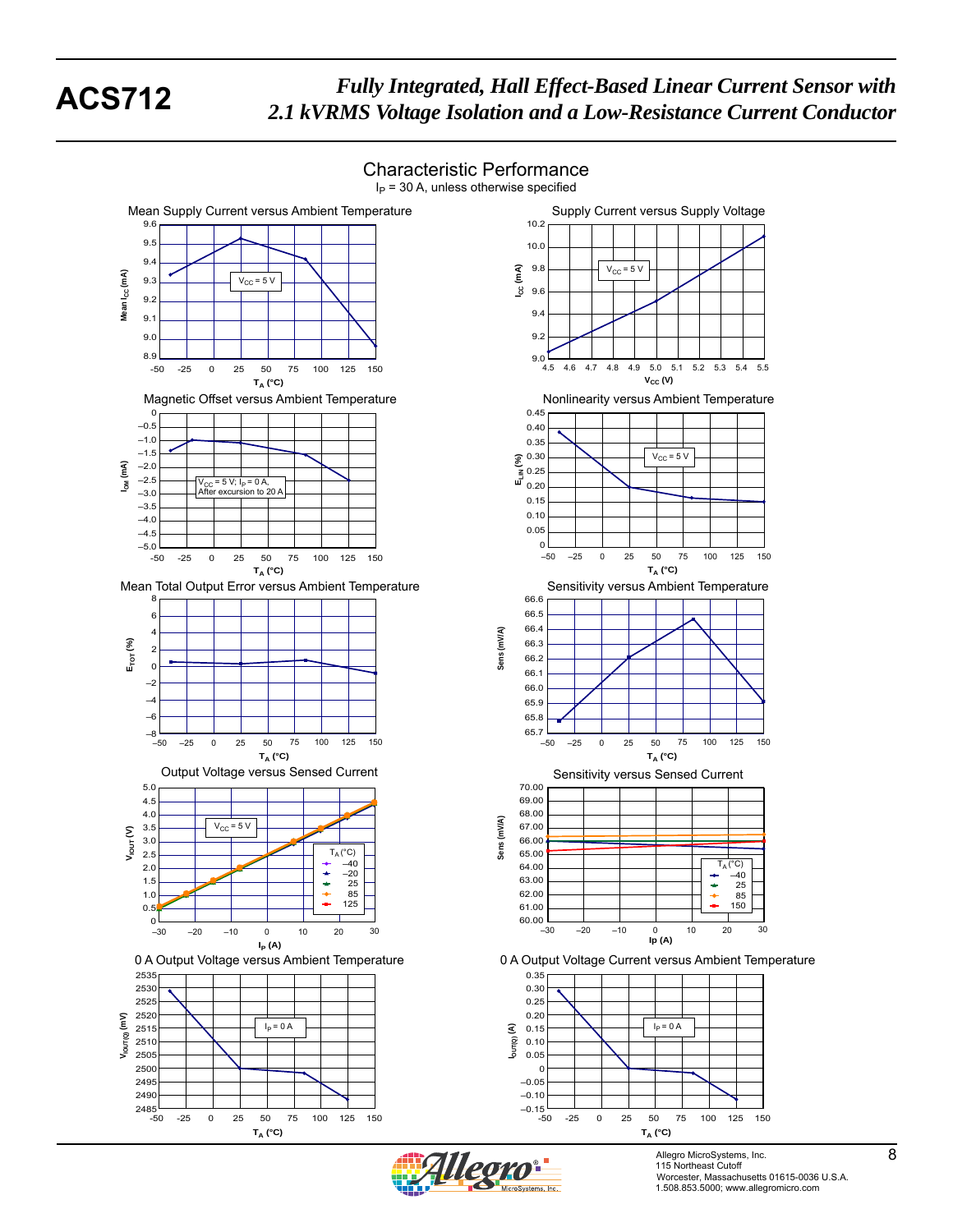# **Definitions of Accuracy Characteristics**

**Sensitivity (Sens).** The change in sensor output in response to a 1 A change through the primary conductor. The sensitivity is the product of the magnetic circuit sensitivity  $(G/A)$  and the linear IC amplifier gain (mV/G). The linear IC amplifier gain is programmed at the factory to optimize the sensitivity (mV/A) for the full-scale current of the device.

**Noise (** $V_{\text{NOISE}}$ **).** The product of the linear IC amplifier gain (mV/G) and the noise floor for the Allegro Hall effect linear IC  $($ ≈1 G). The noise floor is derived from the thermal and shot noise observed in Hall elements. Dividing the noise (mV) by the sensitivity (mV/A) provides the smallest current that the device is able to resolve.

**Linearity (** $E_{LIN}$ **).** The degree to which the voltage output from the sensor varies in direct proportion to the primary current through its full-scale amplitude. Nonlinearity in the output can be attributed to the saturation of the flux concentrator approaching the full-scale current. The following equation is used to derive the linearity:

$$
100\left\{1-\left[\frac{\Delta \text{ gain} \times \% \text{ sat } (V_{\text{IOUT\_full-scale amperes}} - V_{\text{IOUT(Q)}})}{2 (V_{\text{IOUT\_half-scale amperes}} - V_{\text{IOUT(Q)}})}\right]\right\}
$$

where  $V_{\text{IOUT}\_full\-scale}$  amperes = the output voltage (V) when the sensed current approximates full-scale  $\pm I_p$ .

**Symmetry (** $E_{SYM}$ **).** The degree to which the absolute voltage output from the sensor varies in proportion to either a positive or negative full-scale primary current. The following formula is used to derive symmetry:

$$
100\left(\frac{V_{\text{IOUT}} + \text{full-scale amperes} - V_{\text{IOUT(Q)}}}{V_{\text{IOUT(Q)}} - V_{\text{IOUT}} - \text{full-scale amperes}}\right)
$$

**Quiescent output voltage (** $V_{\text{IOUT(O)}}$ **).** The output of the sensor when the primary current is zero. For a unipolar supply voltage, it nominally remains at  $V_{CC}/2$ . Thus,  $V_{CC} = 5$  V translates into  $V_{\text{IOUT(0)}} = 2.5$  V. Variation in  $V_{\text{IOUT(0)}}$  can be attributed to the resolution of the Allegro linear IC quiescent voltage trim and thermal drift.

**Electrical offset voltage (** $V_{OE}$ **).** The deviation of the device output from its ideal quiescent value of  $V_{CC}$  2 due to nonmagnetic causes. To convert this voltage to amperes, divide by the device sensitivity, Sens.

**Accuracy (** $E_{TOT}$ **).** The accuracy represents the maximum deviation of the actual output from its ideal value. This is also known as the total ouput error. The accuracy is illustrated graphically in the output voltage versus current chart at right.

Accuracy is divided into four areas:

- 0 A at 25<sup>o</sup>C. Accuracy of sensing zero current flow at 25<sup>o</sup>C, without the effects of temperature.
- **0 A over Δ temperature.** Accuracy of sensing zero current flow including temperature effects.
- **Full-scale current at 25°C.** Accuracy of sensing the full-scale current at 25°C, without the effects of temperature.
- **Full-scale current over Δ temperature.** Accuracy of sensing fullscale current flow including temperature effects.

**Ratiometry**. The ratiometric feature means that its 0 A output,  $V_{\text{IOUT(0)}}$ , (nominally equal to  $V_{\text{CC}}/2$ ) and sensitivity, Sens, are proportional to its supply voltage,  $V_{CC}$ . The following formula is used to derive the ratiometric change in 0 A output voltage,  $\Delta V_{\text{IOUT}(\text{O})\text{RAT}}$  (%).

$$
100\left(\frac{V_{\text{IOUT(Q)VCC}}/V_{\text{IOUT(Q)SV}}}{V_{\text{CC}}/5\text{ V}}\right)
$$

The ratiometric change in sensitivity,  $\Delta$ Sens<sub>RAT</sub> (%), is defined as:

$$
00\left(\frac{Sens_{\rm VCC} / Sens_{\rm SV}}{V_{\rm CC} / 5 \text{ V}}\right)
$$

 $\mathbf{1}$ 

### **Output Voltage versus Sensed Current**

Accuracy at 0 A and at Full-Scale Current



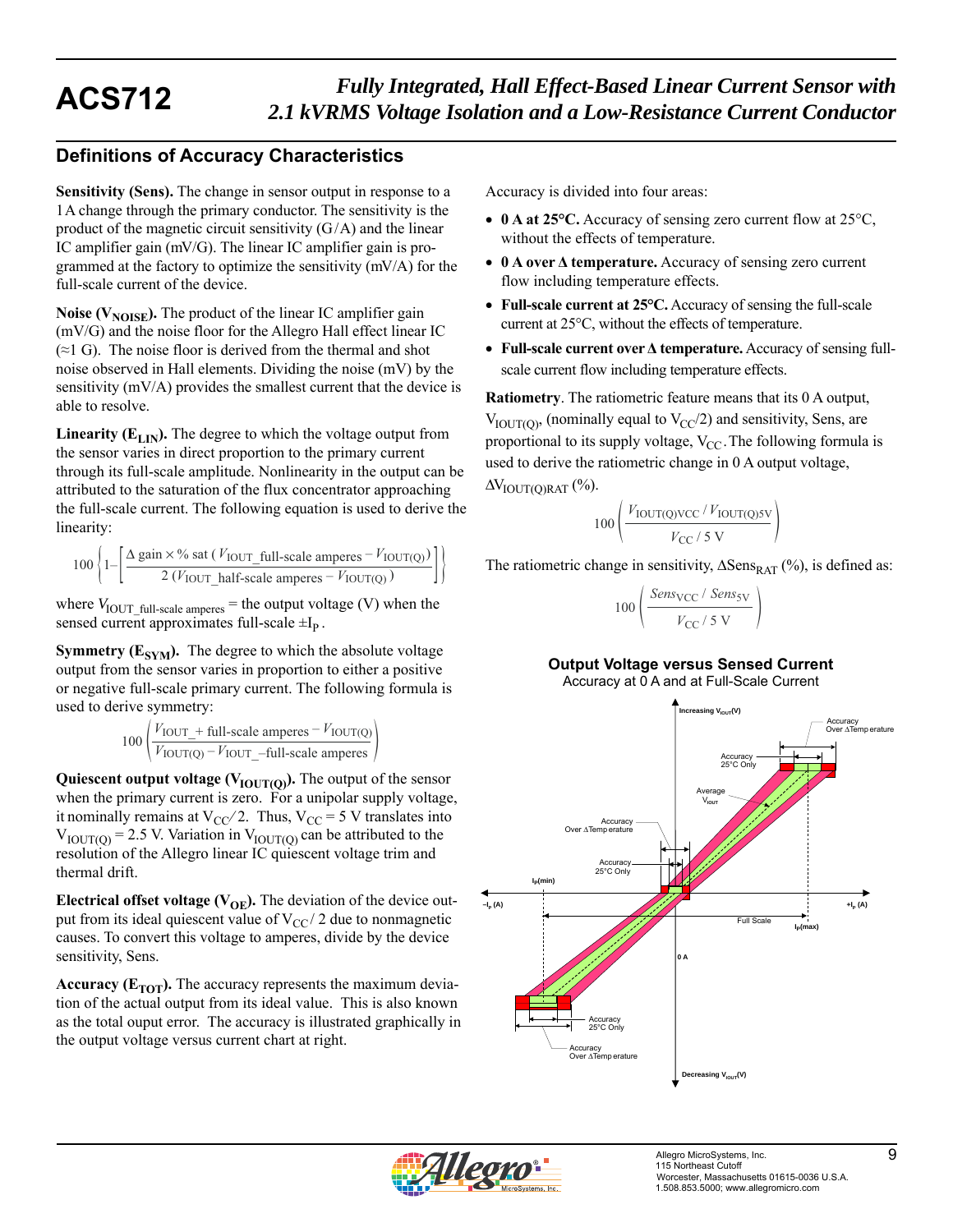# **Definitions of Dynamic Response Characteristics**

**Power-On Time**  $(t_{PO})$ **.** When the supply is ramped to its operating voltage, the device requires a finite time to power its internal components before responding to an input magnetic field. Power-On Time,  $t_{PO}$ , is defined as the time it takes for the output voltage to settle within  $\pm 10\%$  of its steady state value under an applied magnetic field, after the power supply has reached its minimum specified operating voltage,  $V_{CC}(min)$ , as shown in the chart at right.

**Rise time**  $(t_r)$ **.** The time interval between a) when the sensor reaches 10% of its full scale value, and b) when it reaches 90% of its full scale value. The rise time to a step response is used to derive the bandwidth of the current sensor, in which  $f(-3 dB) =$  $0.35/t_r$ . Both  $t_r$  and  $t_{RESPONSE}$  are detrimentally affected by eddy current losses observed in the conductive IC ground plane.







0 100 200 300 400 500

 $C_F$  (nF)

 $\theta$ 200



**Step Response**



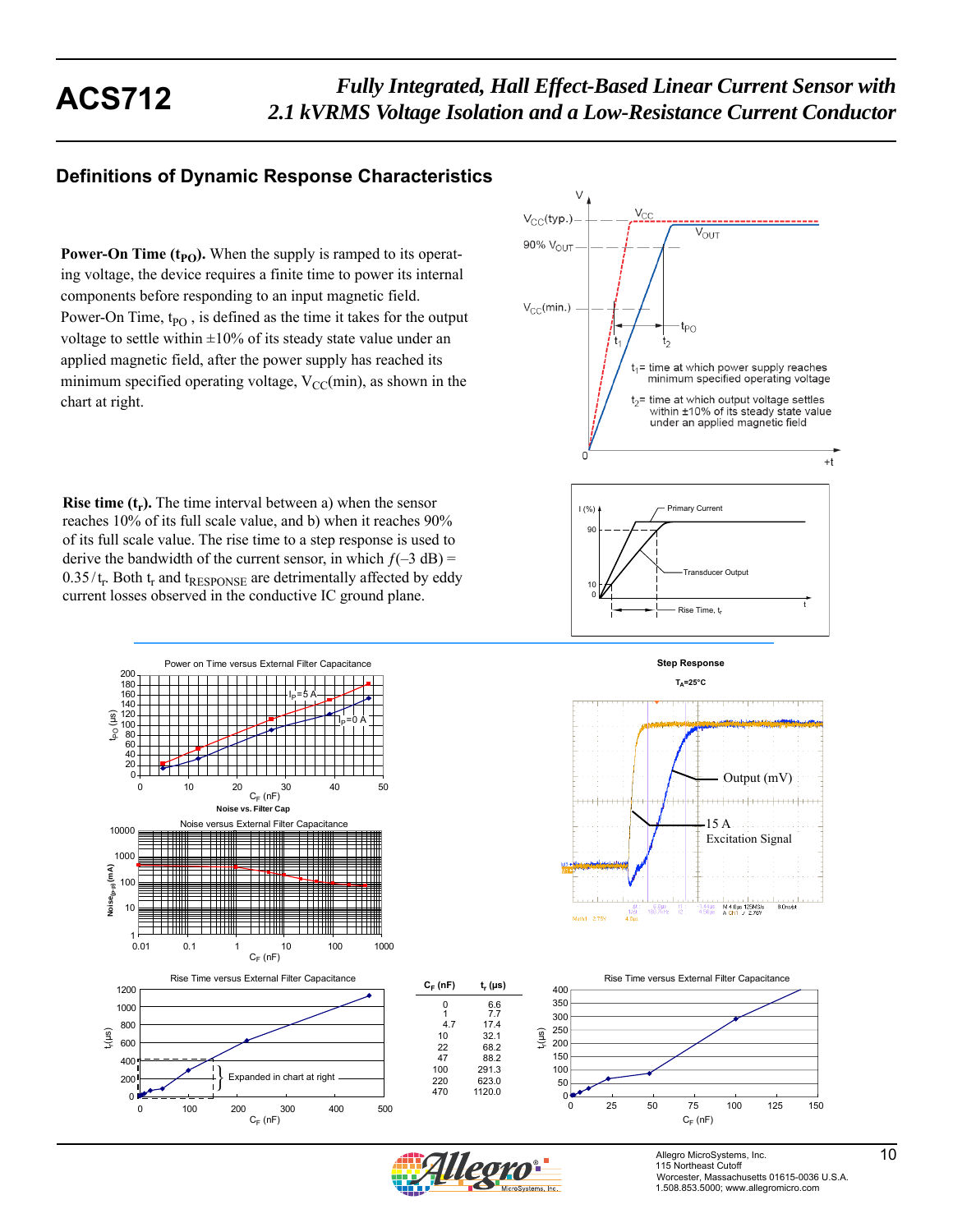# **Chopper Stabilization Technique**

Chopper Stabilization is an innovative circuit technique that is used to minimize the offset voltage of a Hall element and an associated on-chip amplifier. Allegro patented a Chopper Stabilization technique that nearly eliminates Hall IC output drift induced by temperature or package stress effects. This offset reduction technique is based on a signal modulation-demodulation process. Modulation is used to separate the undesired dc offset signal from the magnetically induced signal in the frequency domain. Then, using a low-pass filter, the modulated dc offset is suppressed while the magnetically induced signal passes through the filter.

As a result of this chopper stabilization approach, the output voltage from the Hall IC is desensitized to the effects of temperature and mechanical stress. This technique produces devices that have an extremely stable Electrical Offset Voltage, are immune to thermal stress, and have precise recoverability after temperature cycling.

This technique is made possible through the use of a BiCMOS process that allows the use of low-offset and low-noise amplifiers in combination with high-density logic integration and sample and hold circuits.



Concept of Chopper Stabilization Technique

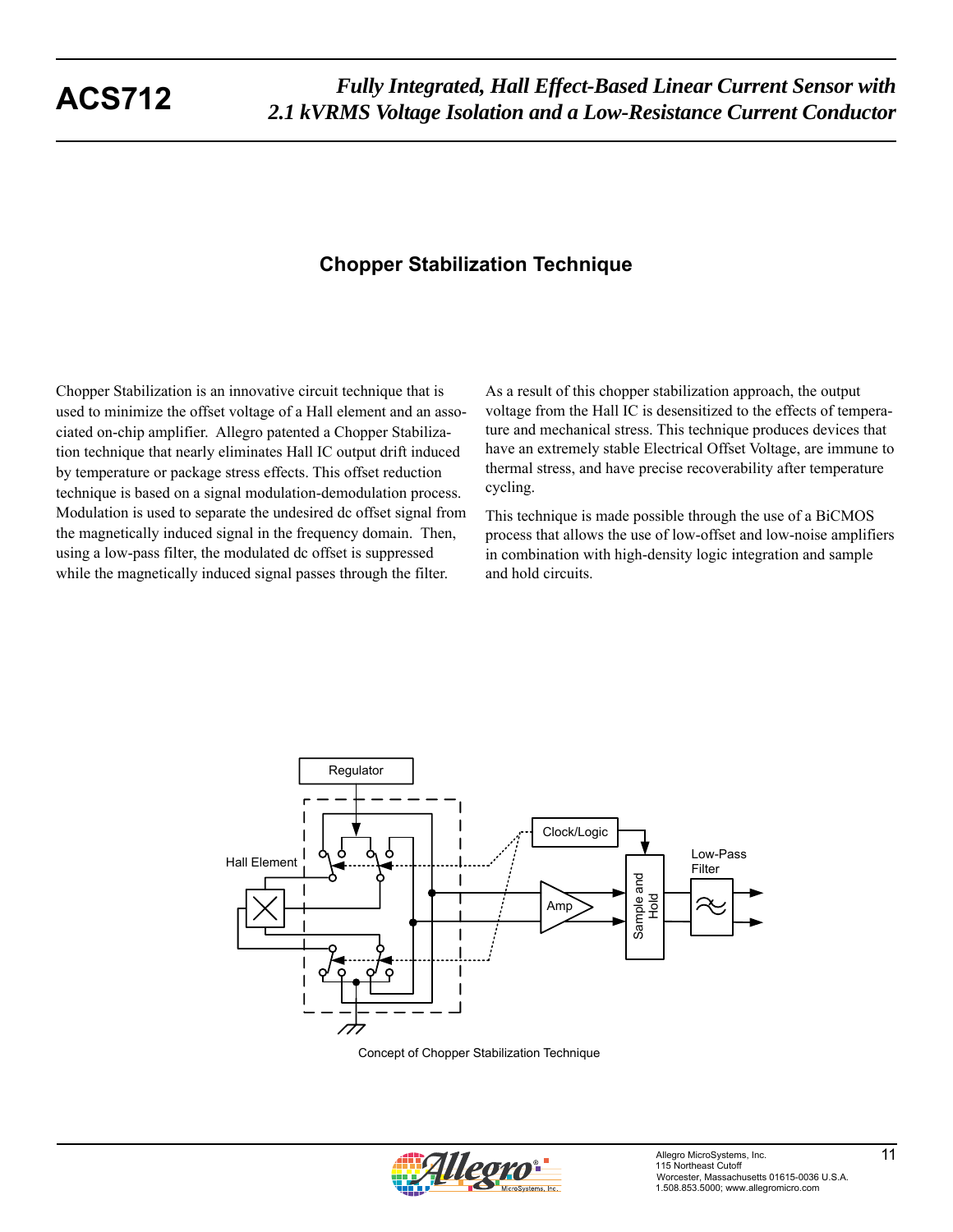# **Typical Applications**



Application 2. Peak Detecting Circuit



Application 4. Rectified Output. 3.3 V scaling and rectification application for A-to-D converters. Replaces current transformer solutions with simpler ACS circuit. C1 is a function of the load resistance and filtering desired. R1 can be omitted if the full range is desired.



Application 3. This configuration increases gain to 610 mV/A (tested using the ACS712ELC-05A).



Application 5. 10 A Overcurrent Fault Latch. Fault threshold set by R1 and R2. This circuit latches an overcurrent fault and holds it until the 5 V rail is powered down.

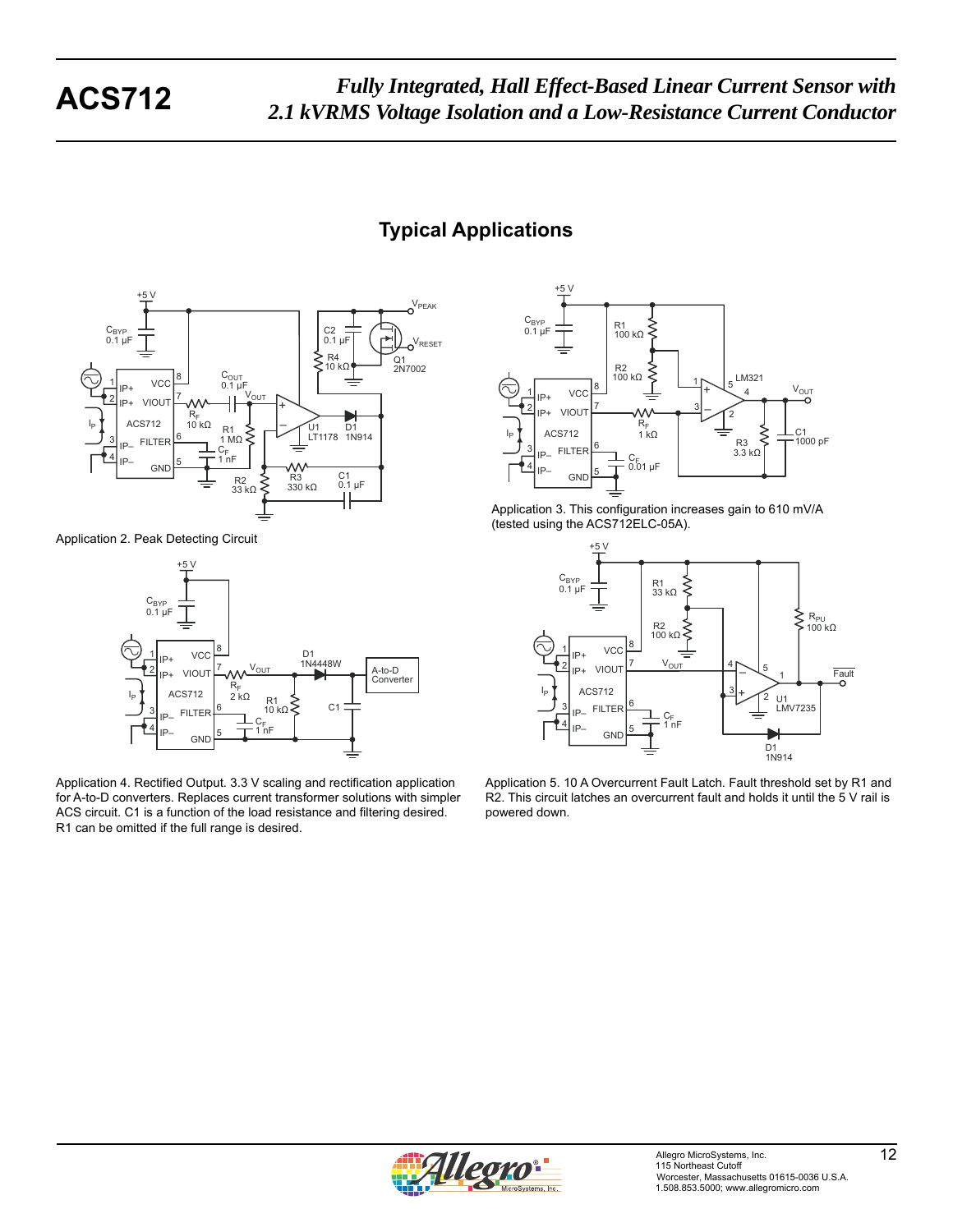## **Improving Sensing System Accuracy Using the FILTER Pin**

In low-frequency sensing applications, it is often advantageous to add a simple RC filter to the output of the sensor. Such a lowpass filter improves the signal-to-noise ratio, and therefore the resolution, of the sensor output signal. However, the addition of an RC filter to the output of a sensor IC can result in undesirable sensor output attenuation — even for dc signals.

Signal attenuation,  $\Delta V_{\text{ATT}}$ , is a result of the resistive divider effect between the resistance of the external filter,  $R_F$  (see Application 6), and the input impedance and resistance of the customer interface circuit,  $R<sub>INTFC</sub>$ . The transfer function of this resistive divider is given by:

$$
\Delta V_{\text{ATT}} = V_{\text{IOUT}} \left( \frac{R_{\text{INTER}}}{R_{\text{F}} + R_{\text{INTER}}} \right) \quad .
$$

Even if  $R_F$  and  $R_{\text{INTER}}$  are designed to match, the two individual resistance values will most likely drift by different amounts over

Application 6. When a low pass filter is constructed externally to a standard Hall effect device, a resistive divider may exist between the filter resistor,  $R_F$  and the resistance of the customer interface circuit,  $R_{\text{INTE}}$ . This resistive divider will cause excessive attenuation, as given by the transfer function for  $\Delta V_{\text{ATT}}$ .

Application 7. Using the FILTER pin provided on the ACS712 eliminates the attenuation effects of the resistor divider between  $R_F$  and  $R_{\text{INTER}}$ , shown in Application 6.

temperature. Therefore, signal attenuation will vary as a function of temperature. Note that, in many cases, the input impedance,  $R<sub>INTEC</sub>$ , of a typical analog-to-digital converter (ADC) can be as low as  $10$  kΩ.

The ACS712 contains an internal resistor, a FILTER pin connection to the printed circuit board, and an internal buffer amplifier. With this circuit architecture, users can implement a simple RC filter via the addition of a capacitor,  $C_F$  (see Application 7) from the FILTER pin to ground. The buffer amplifier inside of the ACS712 (located after the internal resistor and FILTER pin connection) eliminates the attenuation caused by the resistive divider effect described in the equation for  $\Delta V_{\text{ATT}}$ . Therefore, the ACS712 device is ideal for use in high-accuracy applications that cannot afford the signal attenuation associated with the use of an external RC low-pass filter.